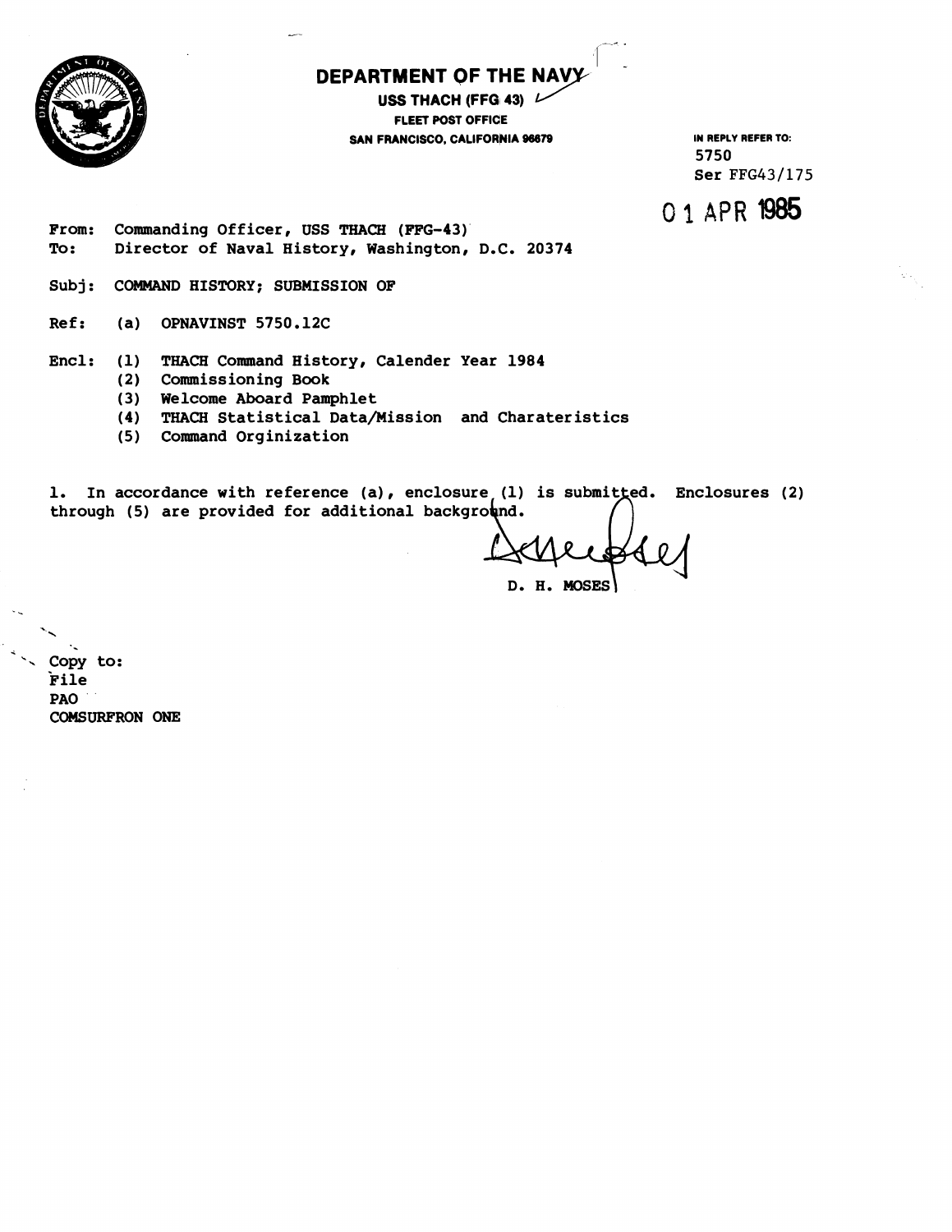# **COMMAND HISTORY USS THACH (FFG 43) CAIZNDAR** YEAR **1984**

#### **Commanding Officer's Narrative:**

**The year 1984 saw the addition of USS THACH (FPG 43) to the Fleet. The crew of this new construction ship was assembled at FLeet Introduction Team TODD Pacific Shipyard, San Pedro, CA where initial outfitting was completed and training for this relatively young, inexperienced crew was conducted. Construction and outfitting were completed in February and the ship was delivered to the Navy on 24 February 1984. On 01 March THACH was moved to Naval Station, Long Beach, her homeport, and commissioned on 17 March 1984.** 

**During the first few months following delivery, emphasis was placed on familiarizing the crew with their new ship and conducting the training necessary to make THACH ready to perform her various missions. Once TfHACH completed the inspections required for getting underway, she became a sea-going vessel, spending a substantial part of the months of April through August underway. Final Contract Trials were conducted 17 through 21 September and material discrepancies were noted. On 01 October THACH commenced a Post Shakedown Availability at TODD Shipyard which continued through March 1985. During this period modifications to the original contract specifications were performed and INBURV discrepancies corrected. The following timeline provides more detailed information concerning events which occured during 1984.**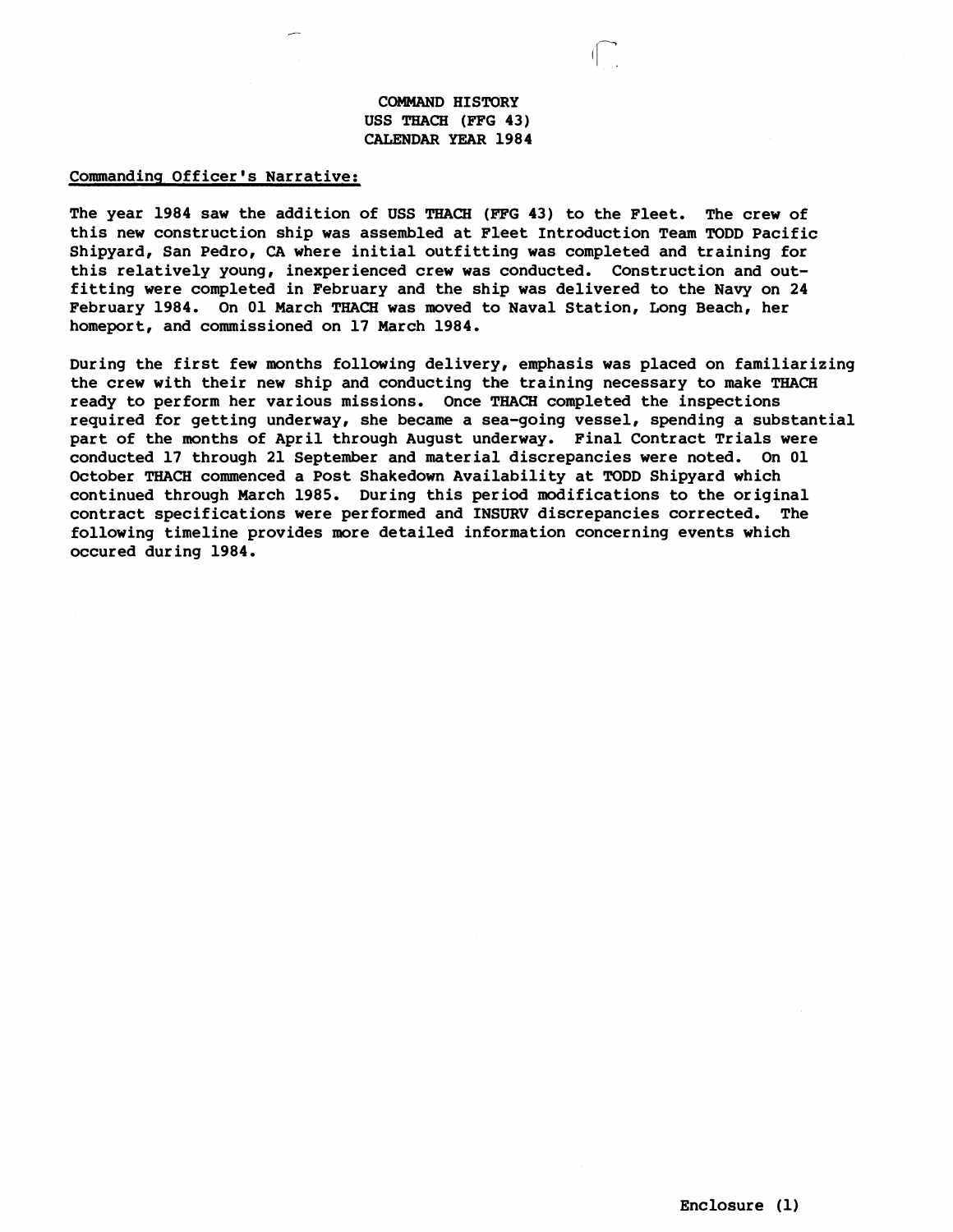- **24 FEB 84 THACH (FFG 43) was delivered to the United States Navy by TODD Pacific Shipyard, Los Angeles Division, San Pedro, CA during a ceremony on the ship's flight deck. The ship is named for ADM John**  Smith Thach, famed naval aviator. Representing TODD Shipyard was **Mr. Len M, Thorell, Vice President and General Manager. Accepting the ship on behalf of the Navy was Capt David G. KALB, Supervisor of Shipbuilding, Conversion, and Repair, Long Beach, CA. The prospective Commanding Officer was CDR Dale H. MOSES. A cake cutting ceremony was held in the starboard helicopter hanger. That evening meal was the first meal served onboard ship.**
- **27-29 FEB 84 THACH completed PMS Installation.**
- **27-29 FEB 84 THACH Combat System Team attended Combat System Operational Team Trainer Refresher in San Diego, CA.**
- **01 MAR 84 THACH successfully completed Pilot Rescue Team Training** .
- **05 MAR 84 THACH departed TODD Shipyard and arrived at Naval Station Long Beach where she was homeported.**
- **09 MAR 84 THACH successfully completed Ordnance Certification, CIWS Certification, and MTT Phase 11.**
- 13 MAR 84 **THACH** completed Sonar Certification Phase II, and Aviation Assist **Visit (AAV). This successful AAV was upgraded to Aviation**  Readiness Evaluation (ARE). THACH was certified to land and operate **helicopters.**
- **17 MAR 84 USS THACH (FFG 43) was commisaioned at Pier 7 West, Naval Station, Long Beach. The Commissioning Officer was Captain John D, Chamberlain, Commander Surface Squadron ONE. Principal speaker was Honorable Robert E. BADHAM, Republican Congressman for the Fortieth Congressional District (Orange County) of the state of California, Commissioning Book in Enclosure (2).**
- **22 MAR 84 THACH successfully completed CIWS Explosive Safety Certification.**
- **26 MAR 84 THACH's hull was cleaned.**
- **29 MAR 84 THACH successfully completed Communication System Cert.**
- **05 APR 84 THACH conducted first inport refueling.**
- **12 APR 84 THACH successfully passed Light-Off Examination at Naval Station, Long Beach and was certified to operate her engineering plant.**
- **16 APR 84 THACH conducted Fast Cruise in preparation for Crew Certification.**
- **18 APR 84 THACH successfully passed Crew Certification and was certified to get underway and go to sea.**
- **19 APR 84 Admiral John S. THACH's Birthday was celebrated aboard with a cake.**
- **19 APR 84 THACH was underway for the first time. Conducted independent steaming exercises at sea enrqute San Diego.**
- **20 APR 84 THACH conducted first anchorage in San Diego harbor.**

**Enclosure (1)**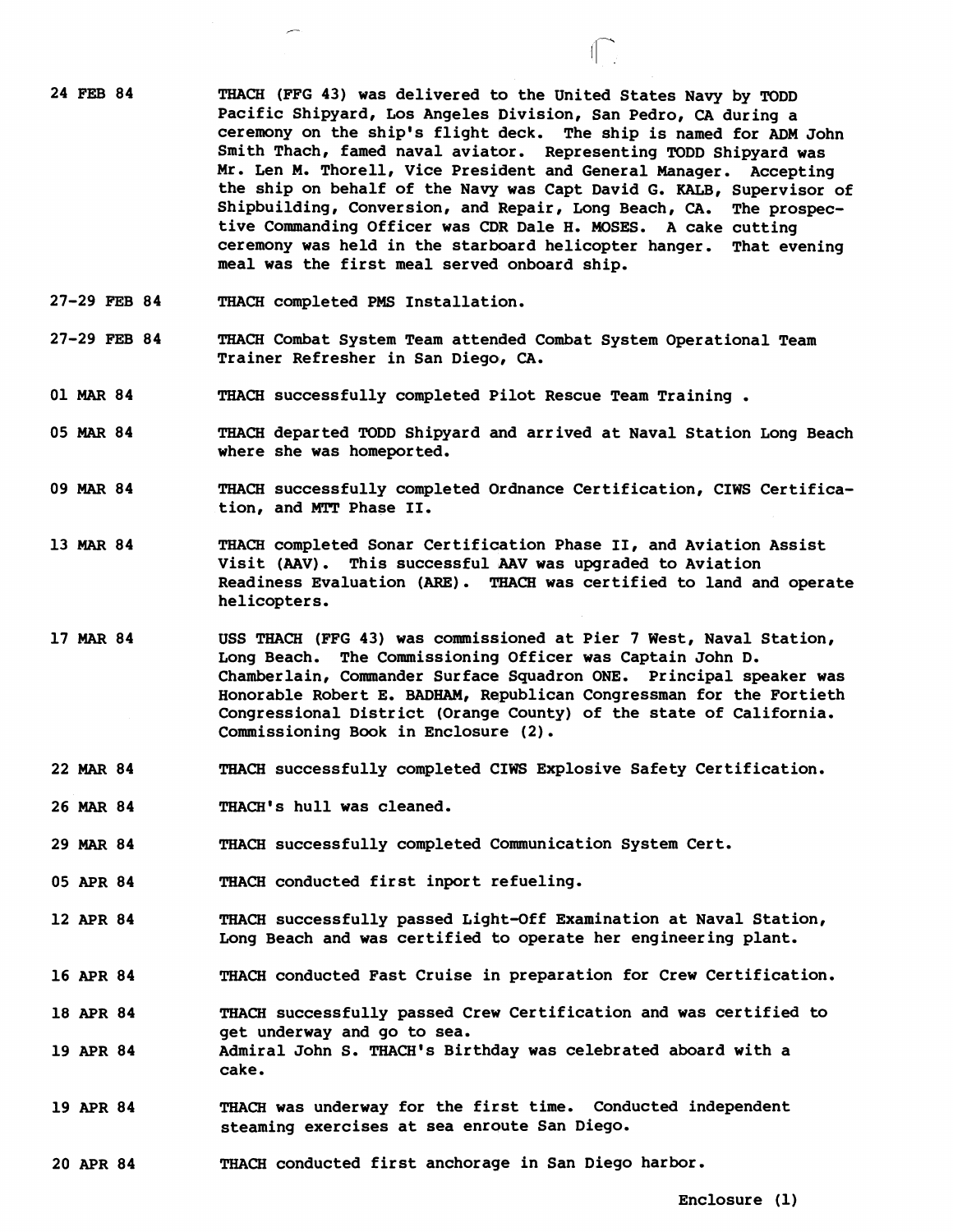- 20 APR 84 **THACH g**<sub>1</sub>.en Training Readiness Evaluatio. *N* FLETRAGRU San **Diego. Commended by COMNAVSURFPAC for outstanding performance.**
- **06 MAY 84 CDR Dale H. MOSES reenlisted first sailor aboard THACH; GMGl**  .
- **08 MAY 84 THACH completed EW Team Trainer**

**F** 

- **09 MAY 84 Operational Readiness Assessment (ORATS) system of testing implemented aboard THACH.**
- **11 MAY 84 THACH loaded weapons for first time at Naval Weapons Station, Seal Beach, CA with no incidents.**
- **11 MAY 84 Tailoring of Engineering Operational Sequency System (EOSS) was completed.**
- **11 MAY 84 THACH involved in minor accident while pulling alongside USS**  McCLUSKY (FFG 41) to moor outboard. USS THACH's stern collided with USS McCLUSKY's. Several fiberglass helo safety nets on McCLUSKY **starboard side and THACH's port side crushed. Minor superstructure damage to McCLUSKY stbd helo hanger also resulted. Accident caused by strong offsetting winds and inexperience of the master of the tug which was made up on the after starboard side of THACH pushing the stern in too strongly.**
- **13 MAY 84 150 gal fuel spilled in bilge Auxillary Machinery Room #2 caused by**  overflowing tank. No problems resulted, fuel was cleaned up.
- **14 MAY 84 First gun shooting (at sea).**
- **15-16 MAY 84 Conducted ASW operations with USS Brooke. Acted as target vessels for submarine PCO's on the submarine USS Guitarro.**
- **17 MAY 84 Experienced flooding of Electricians Shop and adjacent passageway. Open firemain line being worked on had a remotely operated valve which was tagged out at the vqlve, but not at its remote actuation**  button on the DC console in Central Control Station. CCS watch **remotely opened the valve cawing firemain to rush into the Electricians shop, which was unmanned at the time. Water damage experienced to three A/C transformers and to degaussing panel and system. JAG Manual Investigation convened.**
- **25 MAY 84 THACH got underway with Commander Surface Squadron One embarked, enroute to first port call at Pt. Hueneme, Ca.**
- **25-28 MAY 84 THACH made port call in Pt. Hueneme Ca, and conducted visit ship with approximately two thousand people visiting.**
- **29 MAY 84 29 MAY 84 THACH got underway enroute for port visit at Everett, Washington. HT2 honored as THACH first sailor of the quarter.**
- **2 JUNE 84 THACH MARCHING UNIT particpated in the Everett, Washington Salty Sea Days parade.**
- **2 JUNE 84 GMMl reenlisted on board in Everett Wa.**
- **4 JUNE 84 THACH departed Everett Wa, having welcomed sixteen hundred visitors aboard.**

**Enclosure (1)**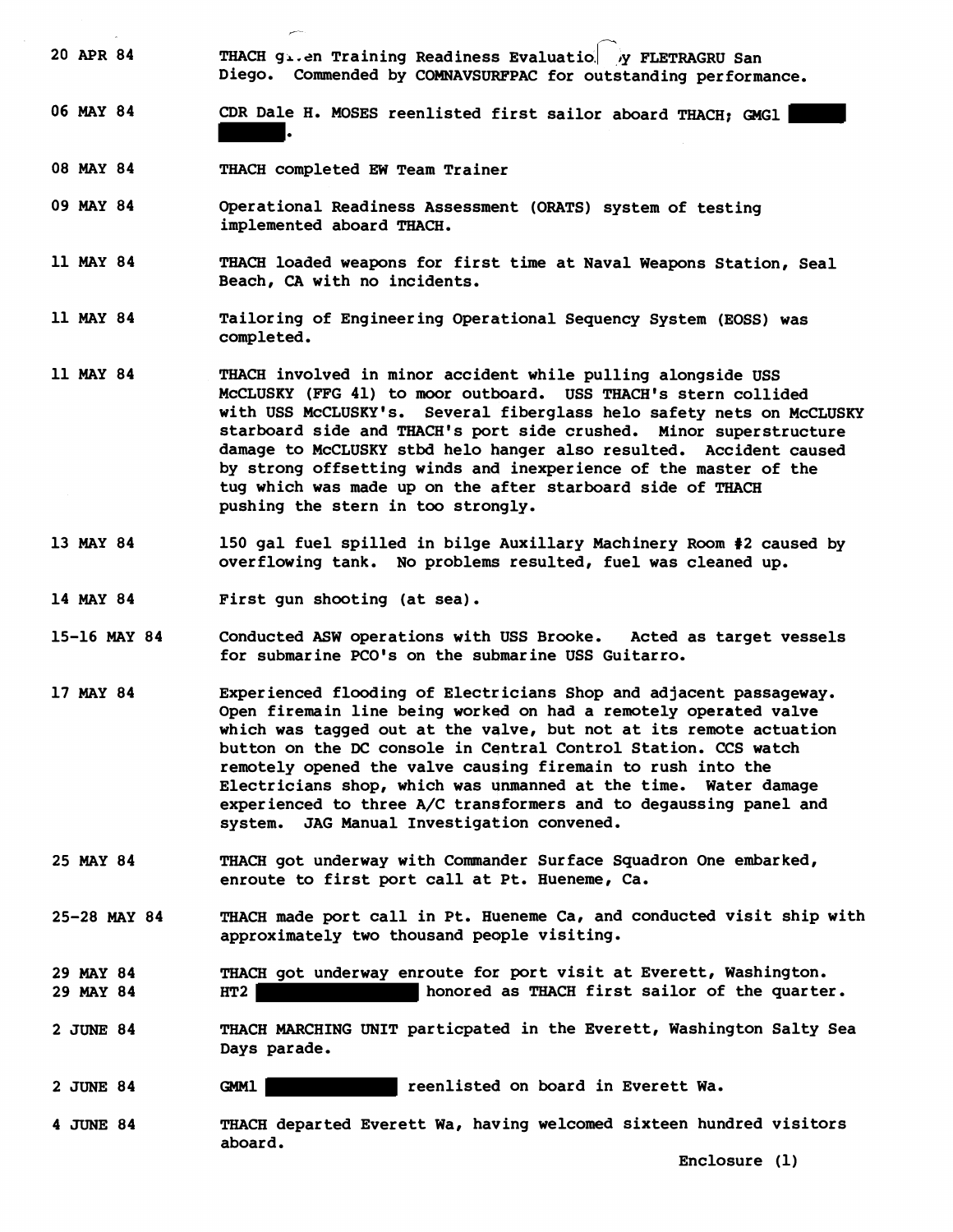- **5 JUNE 84 THACH conducted first UNREP with USS KANSAS CITY (AOR3)**
- **7 JUNE 84 THACH arrived back in Long Beach.**
- **8 JUNE 84 THACH got underway for San Diego.**
- **11 JUNE 84 THACH commenced Shakedown Refresher Training with Fleet Training Group in San Diego Ca.**
- **11 JUNE 84 THACH conducted first VERTREP**
- **29 JUNE 84 THACH successfuly completed first refresher training and returned to Long Beach.**
- **6 JUL 84 THACH loaded six dummy torpedos for use during WSAT.**
- **9 JUL 84 THACH commenced Weapons Systems Accuracy Tests (WSAT) phase I and I1 ASMO RAVIR team trainer at Long Beach Ca.**
- **10 JUL 84 THACH successfully completed MMD Ravir Team Trainer.**
- **11 JUL 84 THACH breasted out and fired one dummy torpedo out of each of the six torpedo tubes successfully.**
- **13 JUL 84 THACH got underway to receive Canadian Chief of Naval Operations, VADM WOODS aboard for one day lunch and a tour. He came by helo in SOCAL OPAREA off San Diego.**
- 16 JUL 84 THACH got underway from Long Beach Naval Station to continue WSAT **Phase I11 and IV Fleet Operational Readiness Accuracy Check Site (FORACS), test on the WSAT Range off San Clemente Island California.**
- 16 JUL 84 **Anchored at Avalon, Santa Catalina overnight.** This was first of **a number of times ship was anchored there.**
- **17 JUL 84 THACH conducted first exercise torpedo firing for Phase IV of WSAT. Fired one MK46 Mod2 and one ME46 Mod5 at a stationary target. Both shots evaluated as successful.**
- **18-19 JUL 84 THACH conducted Acoustic Trials on Santa Cruz Acoustic Range Facility (SCARF).**
- **20 JUL 84 THACH conducted SESEF.**
- 22 JUL 84 Experienced a Class "C" Fire in No 1 Switchboard in NR 1 Switchboard Room. Damage assessed was fused circuit breaker and burnt wiring. Cause of fire was failure of circuit breaker in switchboard. **JAG Manual Investigation convened.**
- **23-27JUL 84 THACH conducted Combat Systems Ship Qualification Trials (CSSQT) Collimation at Long Beach Naval Station.**
- **23-27 JUL 84 THACH assisted by Food Management Team Assist Visit.**
- **30 JUL-21 AUG 84 Continued CSSQT.**
- **11 AUG 84 8 Sea Cadets and 11 NJROTC came aboard for one week orientation**

**Enclosure** (1)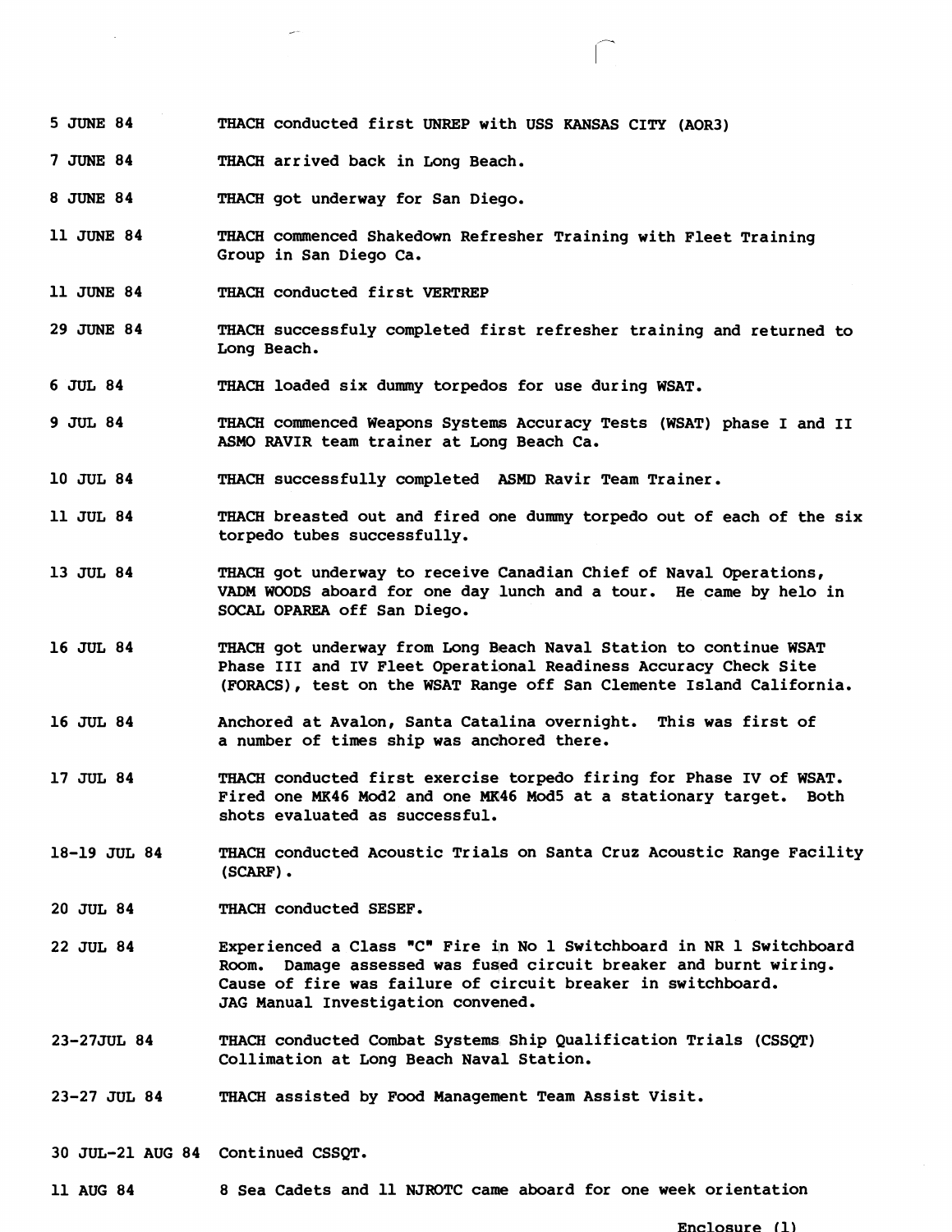**cruise,** 

- **23 AUG 84**  THACH **conducted its first dependents cruise off Long Beach, Approximately 200 dependents, friends, and visitors were aboard for a day at sea including a picnic on the flight deck.**
- **28 AUG 84 To conclude CSSQT, THACH fired its first two SM1 missiles. The two exercise missiles, fired at a target drone were evaluated as hits,**
- **07 SEP 84**  THACH **ASW Team successfully completed ASW Escort Team Trainer Phase One with an overall score of 90.8 out of 100.**
- **07 SEP 85**  THACH **ASW Combat System received Certification,**
- **07 SEP 84 Experienced a minor flood in 400 HZ/Battery Charging Room, 6 inches of water caused by a faucet left running in a deep sink and sink overflowing. Minor water damaged occurred only.**
- **14 SEP 84**  Appointed Mrs. **Appointed Mrs. as Ombudsman.**
- **14 SEP 84**  THACH **successfully completed Hiarpoon Certification. Thach qualified to fire Harpoon Missles,**
- **17-21 SEP 84 Final Contract Trials were conqucted by Board of Inspection and Survey (INSURV) from San Diego Sub-Board,**
- **17 SEP 84**  Experienced minor flood in Sonar Equipment room. 3 inches of water. **on deck caused by overfilling ballast tank beneath space and manhole gasket in space leaking as tank was overfilled. High level alarm for**  tank cutout at time. Minor water damage to deck and matting **occurred.**
- **23 SEP 84 Sponsored USS CAYUGA (LST 1187) homeport shift to Long Beach from San Diego.**
- **25 SEP 84 In preparation for PSA, offloaded all ammunition at Seal Beach Naval Weapons Station.**
- **26 SEP 84 Conducted first annual Physicall Fitness test, 163 passed, 1 failed, 30 excused (didn't take) (194 personnel assigned).**
- **28 SEP 84 Defueled the ship.**
- **01 OCT 84**  THACH **returned to TODD Pacific Shipyard, San Pedro, CA and commenced Post Shakedown Availability (PISA)** .
- **01-05 OCT 84 Crew moved off** THACH **into TODD San Pedro Shipyard PSA trailer Complex #lo**
- **20 OCT 84 ETCS became first THACH crewmember to earn ESWS pin.**
- **05 OCT 84**  THACH **entered and was raised in TODD Pacific Shipyard Synchrolift and rolled forward onto drydock work area number 1.**
- **05-26 OCT 84 Fin Stablizer System installed; hull sandblasted and painted; propeller cleaned and preserved; Prairie Masker System cleaned.**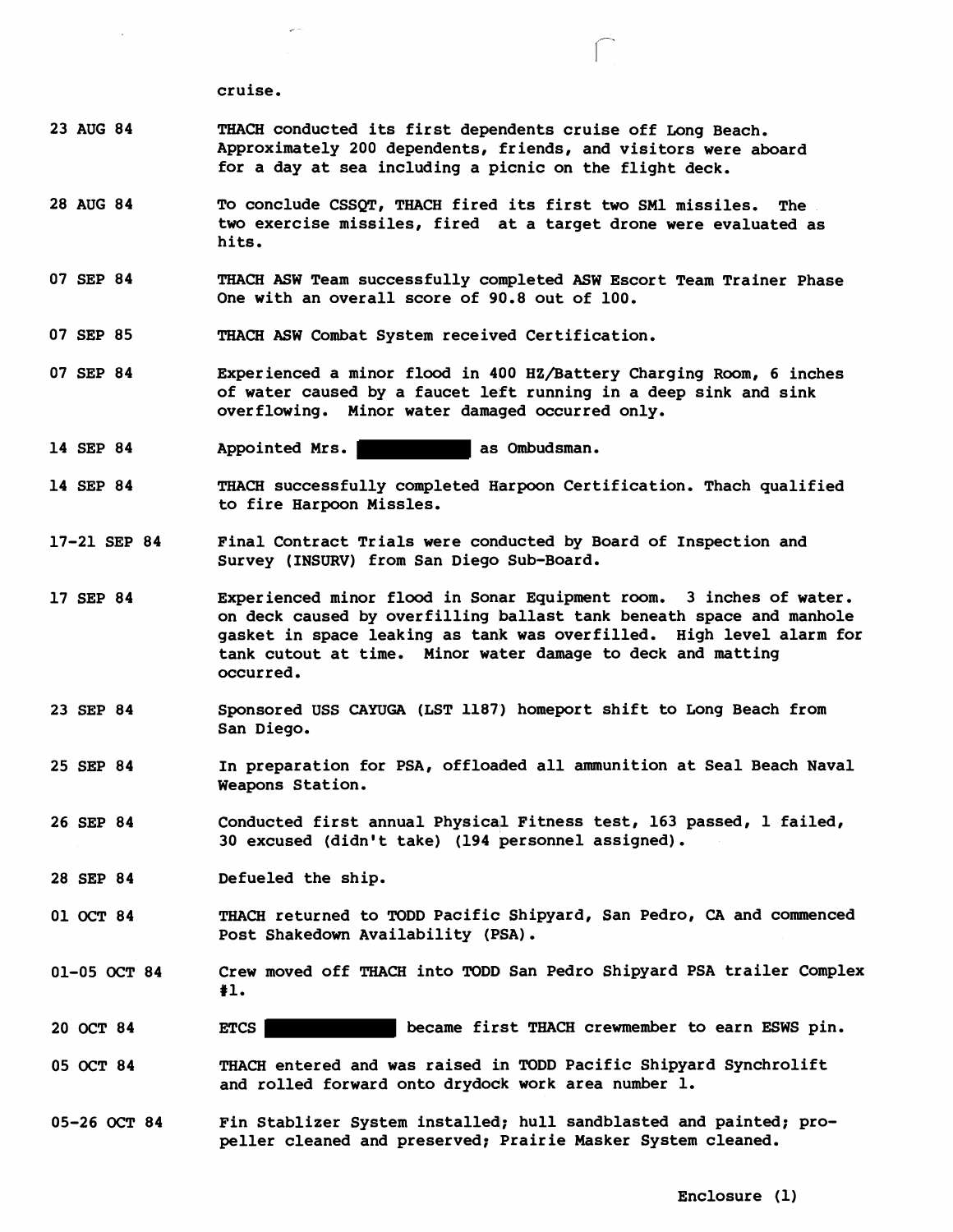**23-25 OCT 84 Conducted** MTT **Phase I** 

**26** OCT **84 Halloween party at the trailer complex.** 

-

**09 NOV 84**  THACH **ASW Team successfully cqmpleted ASW Escort Team Trainer Phase I1 at Fleet ASW Training Center Pacific, San Diego with an overall score of 84 out of 100.** 

 $\int_{0}^{\infty}$ 

- **21 NOV 84**  THACH **successfully completed Sonobuoy Passive Localization Team Trainer at Fleet ASW Training Center Pacific, San Diego.**
- **06 DEC 84 Experienced a minor fire in the Nixie Winch Room caused by TODD Shipyard welder brazing in overhead of Nixie room having hot slag drop on his gas/air line, cutting it, and igniting gas. Fire put out when gas turned off on pier. Minor burn and smoke damage assessed.**
- **13 DEC 84 Total Combined Federal Campaign funds donated on** THACH **was \$6,487.00.**
- **14 DEC 84 Homeport shift to San Diego, CA was finalized by Chief of Naval Operations becoming effective 31 May 1985.**
- **15 DEC 84 Held first** THACH **Christmas Party at Enlisted Men's Club, Naval Station Long Beach.**
- **18 DEC 84 Plaque laying ceremony at the trailer complex followed by TODD**  workers appreciation party aboard.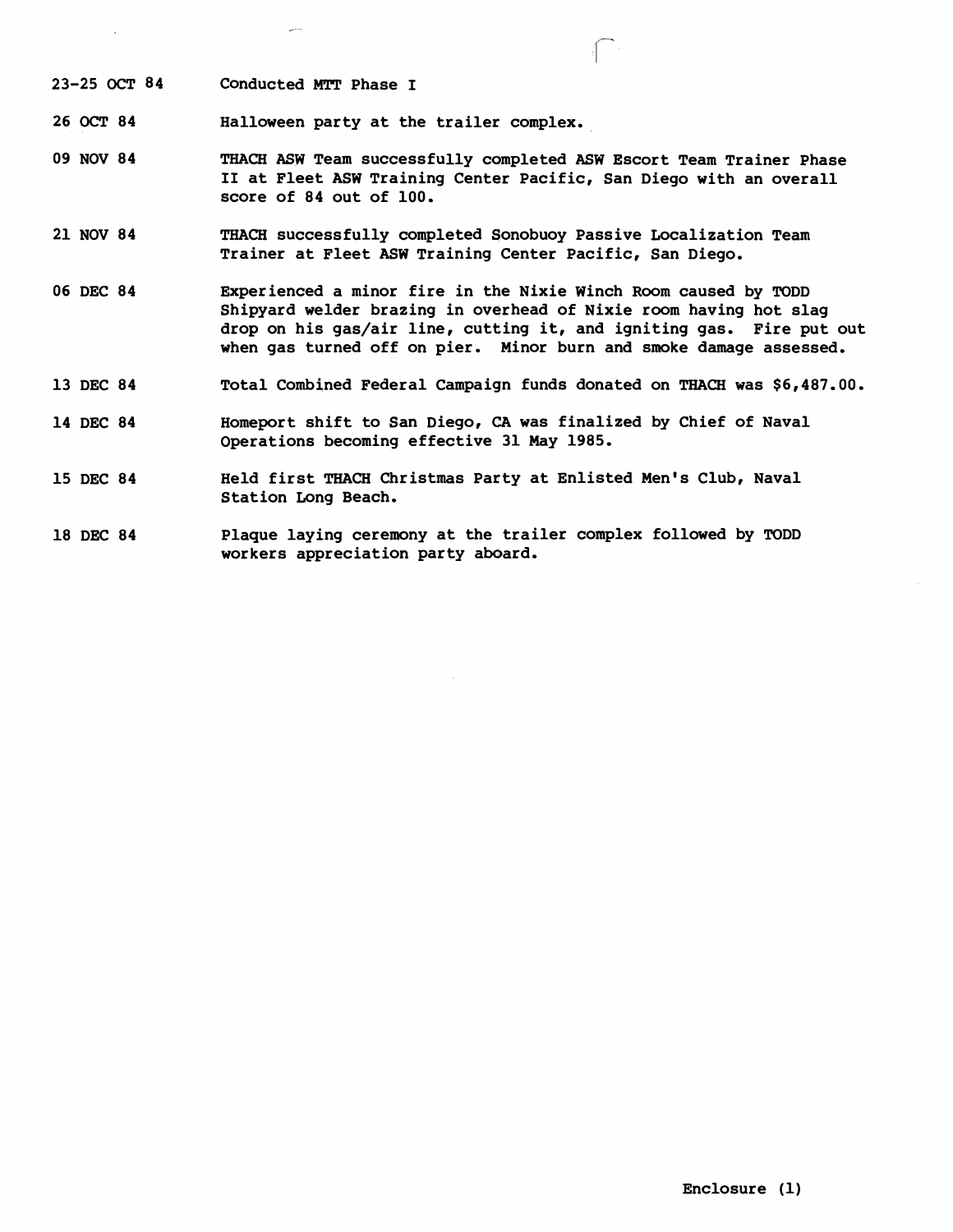#### **RETENTION STATISTICS (17 MAR 84 - 31 DEC 84**

| Reenlistments: |     |
|----------------|-----|
| Advancements:  |     |
| Enlisted:      | 150 |
| Officers:      | g   |
| Discharges:    | 14  |
| Retirements:   | Λ   |

#### AMMUNITION EXPENDED (17 MAR 84 - 31 DEC 84)

| 12 Gauge Shotgun                      | 200               |
|---------------------------------------|-------------------|
| 7.62 MM blanks                        | 121               |
| 7.62 MM ball                          | 3160              |
| 45 caliber ball                       | 1055              |
| 40 MM grenade                         | 72                |
| 20 MM (CIWS)                          | 984               |
| 76 MM BL & P                          | 162               |
| Super RBOC Chaff-Practive             | $12 \overline{ }$ |
| <b>SMl Guided Missiles (Exercise)</b> | $\mathbf{2}$      |
| MK 46 Torpedos (Exercise)             | $\mathbf{2}$      |
|                                       |                   |

### **SHIPS EVOLUTICRJS (17 MAR <sup>84</sup>**- **31 DEC 84)**

| Underway Replenishments:<br>Vertical Replenishments:<br>(to include touch & go landings) | 8<br>145 |                                            |
|------------------------------------------------------------------------------------------|----------|--------------------------------------------|
| Inport Refuelings:                                                                       | 5        |                                            |
| Gas Turbine Operating Hours:                                                             |          | GTE $#A: 712 hours$<br>GTE $#B: 580$ hours |
| Maintenance Availabilites:                                                               | 4        |                                            |

# **SHIPS HISSION**

- Outlined in THACH Welcome Aboard Pamphlet, enclosure (3).

#### **SHIPS CHARACTERISTICS**

- **Outlined in THACH Welcome Aboard Pamphlet, enqlousre (3) Note: LAMPS MKIII Weapon System and the AN/SQQ+28 Acoustic Processor System part of AN/SQQ-89 ASW Integration System was installed during Post Shakedown Availability (01 Oct 84** - **29 Mar 85).** 

Rounds

**Enclosure (4)**